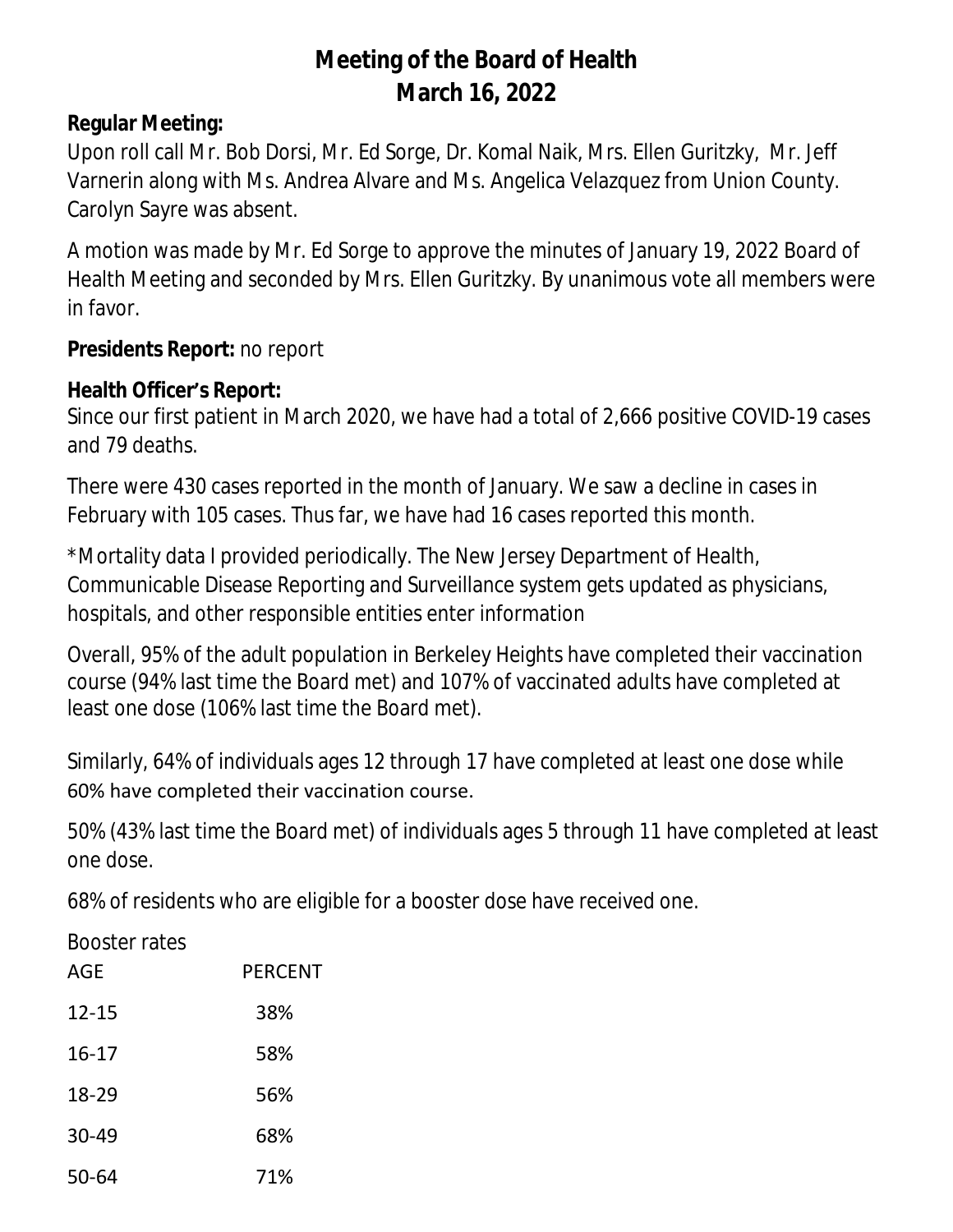AGE PERCENT 65-79 79% 80+ 83%

Vaccine Clinics:

Moderna, J&J and Pfizer (12 and older) vaccines continue to be provided at Kean University/Downs Hall on Fridays from 3:00 p.m. to 7:00 p.m.

Pfizer (5 and older) vaccines continue to be provided at Warinanco Ice Skating Center on Thursdays from 3:00 p.m. to 7:00 p.m.

All vaccines, including pediatric Pfizer are provided at Plainfield High School on Saturdays from 9:00 a.m. to Noon.

For an up-to-date list of upcoming clinics and to make an appointment please visit our website at UCNJ.org.

To date the County has provided over 136,397 vaccines to over 69,000 people. Vaccines are currently very abundant. To make an appointment please call 908-613-7829 between the hours of 8:30 a.m. and 4:30 p.m.

#### **Testing:**

The Testing Center at Kean University is still open to all Union County residents on Mondays from 7:00 a.m. to Noon and Thursdays from 7:00 a.m. to noon and 4:00 p.m. to 8:00 p.m.

Registration and general information are available on the county's ww.ucnj.org homepage.

# **Public Health Nursing:**

- As of March 7, 2022 masking is no longer mandatory in schools. No outbreaks have been reported
- All School & Daycare Immunization Audits have been conducted and all establishment comply.
- At this time, Runnels, Autumn Lake and Cornerstone have concluded their outbreaks. Last positive case in these long-term care facilities occurred more than 30 days ago.

# **Food Inspections:**

2 Satisfactory inspections

- Marino's Italian Seafood initial inspection 2/9/22. Satisfactory.
- Aramark- Nokia initial inspection 2/22/22. Satisfactory.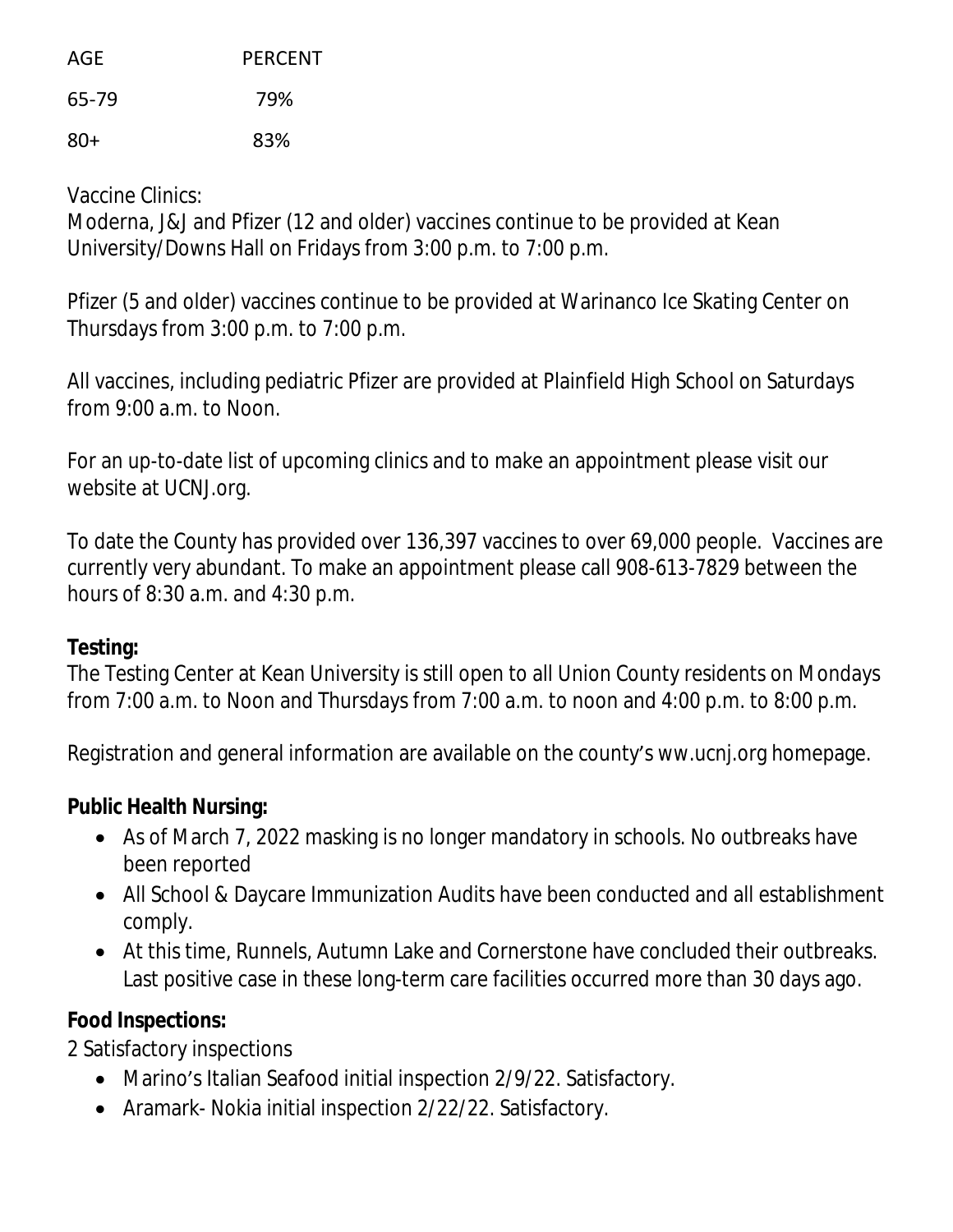### **Nuisance complaint:**

395 Springfield Avenue- Final court date 2/3/22. The dumpster was cleaned up with two bait boxes for rodents. Problem was abated. Owner was issued a \$100 penalty and pleaded guilty. Case closed.

# **Potentially Dangerous Dog Case:**

Case is scheduled for pre-trial conference on 4/7/22.

We are requesting the following:

- Must display a "beware of dog" sign visible and legible from 50 feet
- Maintain liability insurance to cover any damage or injury caused by the potentially dangerous dog
- Apply for a potentially dangerous dog registration number and red identification tag along with a potentially dangerous dog license in the amount of \$150
- Maintain an enclosure (dog run) for the potentially dangerous dog on the property where the dog will be kept which has sound sides, top and bottom to prevent the dog from escaping by climbing, jumping or digging and within a fence of at least six feet in height separated by at least three feet from the confined area.
- The animal control officer has the right to inspect the enclosure and the owner's property at least monthly to determine compliance

# **New Business:**

- The plastic bag ban is effective May 4, 2022 so Linda will email the businesses in town with the following link [NJDEP | Plastic Ban Law](https://www.nj.gov/dep/plastic-ban-law/#single_use_bags)
- A discussion about the Wonder Trucks which is takeout food prepared at a license facility and then each truck has a different variety of food such as sushi, Italian, etc from US popular restaurants. When you order, they come to your house and heat up the food so the goal is to have a dining like experience. The Health Officer recommends licensing the company for a certain amount of trucks since we don't have the manpower to license every truck. Cranford already inspected these trucks. We also discussed the idling of these trucks (Wonder Trucks plan to go electric next year), food borne illness and refrigeration adequacy. The Scream Truck was mentioned since it's similar, but they are licensed with BH and their employees passed the background check. The state will categorize the Wonder Trucks (since they don't fall into the restaurants nor food truck category) hopefully in the next month and then we will discuss from there.
- BOH will meet in person at Town Hall for the May 18<sup>th</sup> meeting with the option of Zoom too.